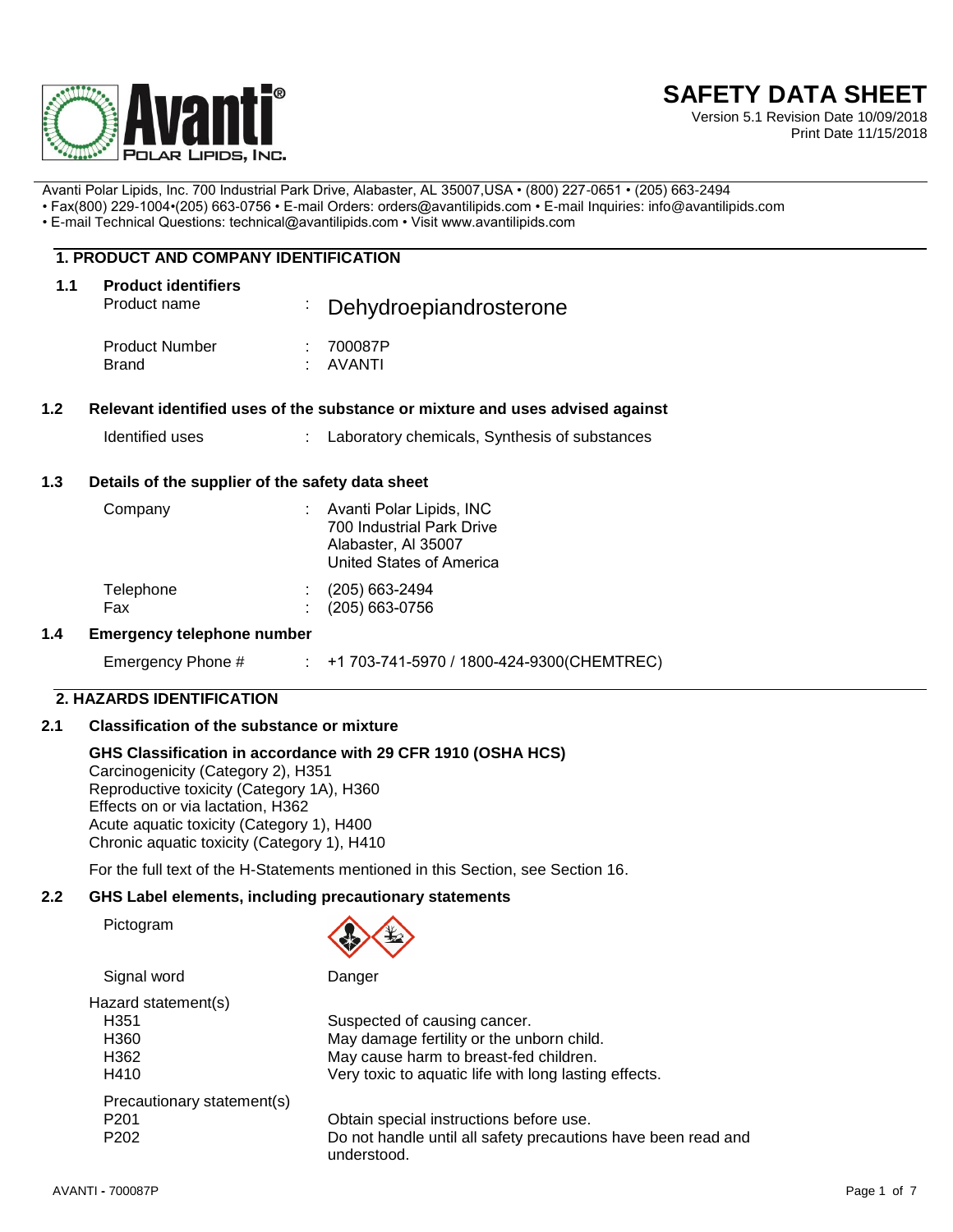| P260        | Do not breathe dust or mist.                                                     |
|-------------|----------------------------------------------------------------------------------|
| P263        | Avoid contact during pregnancy/ while nursing.                                   |
| P264        | Wash skin thoroughly after handling.                                             |
| P270        | Do not eat, drink or smoke when using this product.                              |
| P273        | Avoid release to the environment.                                                |
| P280        | Wear protective gloves/ protective clothing/ eye protection/ face<br>protection. |
| P308 + P313 | IF exposed or concerned: Get medical advice/attention.                           |
| P391        | Collect spillage.                                                                |
| P405        | Store locked up.                                                                 |
| P501        | Dispose of contents/ container to an approved waste disposal plant.              |
|             |                                                                                  |

### **2.3 Hazards not otherwise classified (HNOC) or not covered by GHS** - none

### **3. COMPOSITION/INFORMATION ON INGREDIENTS**

#### **3.1 Substances**

| Synonyms |  | : DHEA |
|----------|--|--------|
|          |  |        |

Molecular weight : 288.42 g/mol

#### **Hazardous components**

| Component         | <b>Classification</b>                                                                         | Concentration |
|-------------------|-----------------------------------------------------------------------------------------------|---------------|
| <b>Prasterone</b> |                                                                                               |               |
|                   | Carc. 2; Repr. 1A; Lact.;<br>Aquatic Acute 1; Aquatic<br>Chronic 1; H351, H360, H362,<br>H410 | $90 - 100 \%$ |

For the full text of the H-Statements mentioned in this Section, see Section 16.

### **4. FIRST AID MEASURES**

### **4.1 Description of first aid measures**

### **General advice**

Consult a physician. Show this safety data sheet to the doctor in attendance.

#### **If inhaled**

If breathed in, move person into fresh air. If not breathing, give artificial respiration. Consult a physician.

### **In case of skin contact**

Wash off with soap and plenty of water. Consult a physician.

### **In case of eye contact**

Flush eyes with water as a precaution.

#### **If swallowed**

Never give anything by mouth to an unconscious person. Rinse mouth with water. Consult a physician.

### **4.2 Most important symptoms and effects, both acute and delayed**

The most important known symptoms and effects are described in the labelling (see section 2.2) and/or in section 11

**4.3 Indication of any immediate medical attention and special treatment needed** No data available

### **5. FIREFIGHTING MEASURES**

### **5.1 Extinguishing media**

### **Suitable extinguishing media**

Use water spray, alcohol-resistant foam, dry chemical or carbon dioxide.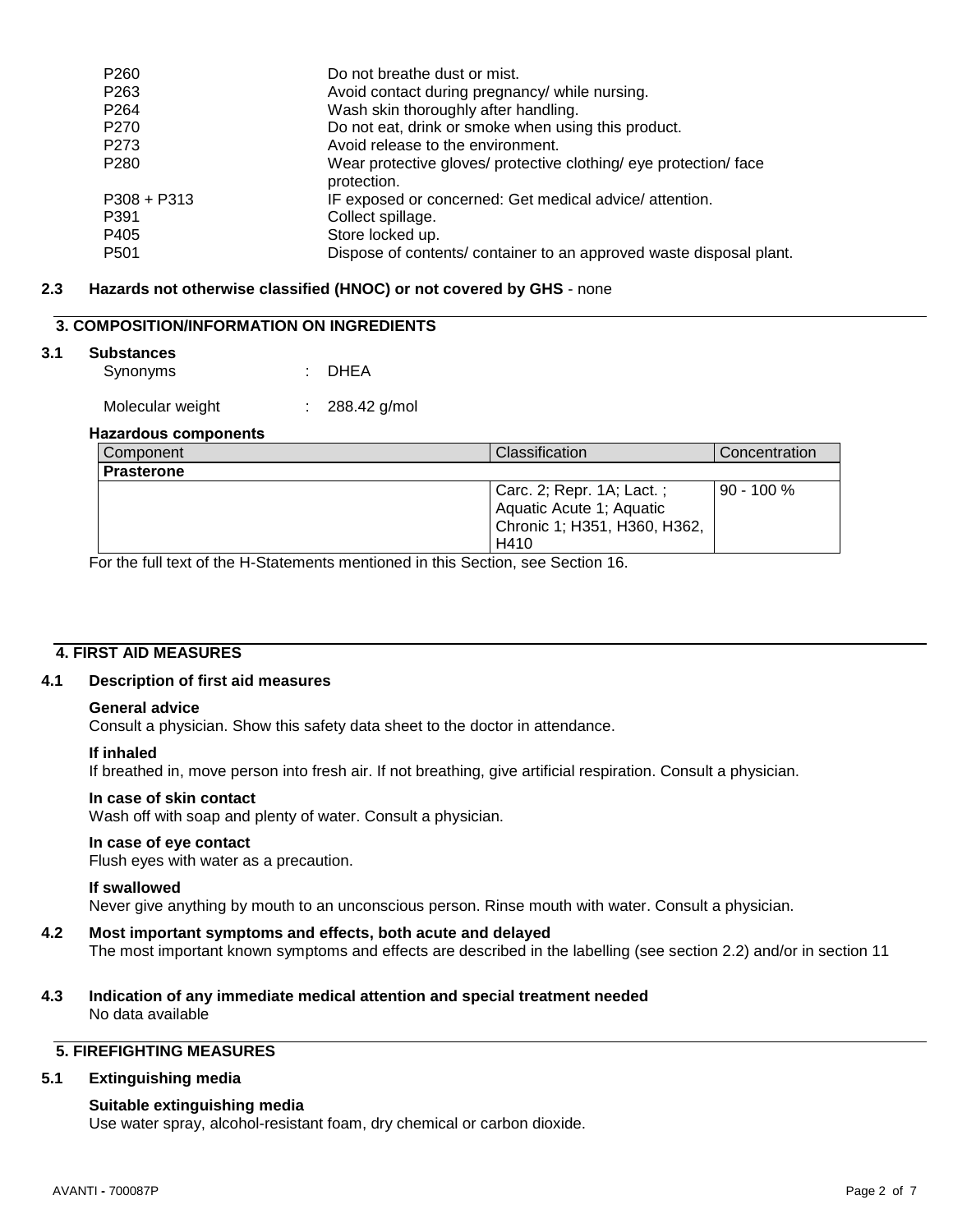### **5.2 Special hazards arising from the substance or mixture** No data available

## **5.3 Advice for firefighters**

Wear self-contained breathing apparatus for firefighting if necessary.

**5.4 Further information** No data available

### **6. ACCIDENTAL RELEASE MEASURES**

### **6.1 Personal precautions, protective equipment and emergency procedures**

Use personal protective equipment. Avoid dust formation. Avoid breathing vapours, mist or gas. Ensure adequate ventilation. Evacuate personnel to safe areas. Avoid breathing dust. For personal protection see section 8.

#### **6.2 Environmental precautions**

Prevent further leakage or spillage if safe to do so. Do not let product enter drains. Discharge into the environment must be avoided.

### **6.3 Methods and materials for containment and cleaning up**

Pick up and arrange disposal without creating dust. Sweep up and shovel. Keep in suitable, closed containers for disposal.

#### **6.4 Reference to other sections**

For disposal see section 13.

### **7. HANDLING AND STORAGE**

### **7.1 Precautions for safe handling**

Avoid contact with skin and eyes. Avoid formation of dust and aerosols.Further processing of solid materials may result in the formation of combustible dusts. The potential for combustible dust formation should be taken into consideration before additional processing occurs.

Provide appropriate exhaust ventilation at places where dust is formed. For precautions see section 2.2.

### **7.2 Conditions for safe storage, including any incompatibilities**

Keep container tightly closed in a dry and well-ventilated place.

Recommended storage temperature -25 - -15 °C

Keep in a dry place.

Storage class (TRGS 510): 6.1D: Non-combustible, acute toxic Cat.3 / toxic hazardous materials or hazardous materials causing chronic effects

### **7.3 Specific end use(s)**

Apart from the uses mentioned in section 1.2 no other specific uses are stipulated

### **8. EXPOSURE CONTROLS/PERSONAL PROTECTION**

#### **8.1 Control parameters**

### **Components with workplace control parameters**

Contains no substances with occupational exposure limit values. Hazardous components without workplace control parameters

### **8.2 Exposure controls**

### **Appropriate engineering controls**

Handle in accordance with good industrial hygiene and safety practice. Wash hands before breaks and at the end of workday.

### **Personal protective equipment**

### **Eye/face protection**

Safety glasses with side-shields conforming to EN166 Use equipment for eye protection tested and approved under appropriate government standards such as NIOSH (US) or EN 166(EU).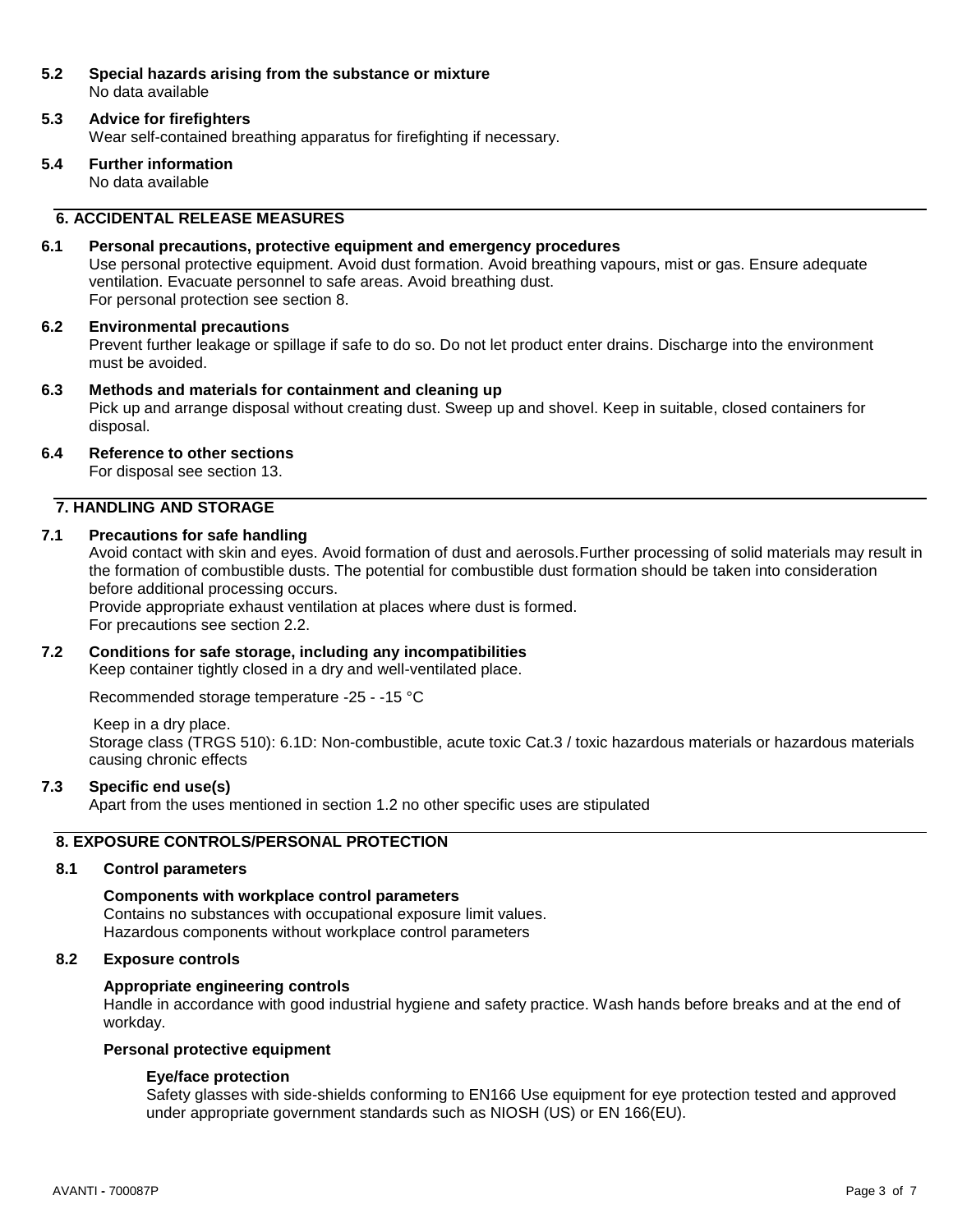### **Skin protection**

Handle with gloves. Gloves must be inspected prior to use. Use proper glove removal technique (without touching glove's outer surface) to avoid skin contact with this product. Dispose of contaminated gloves after use in accordance with applicable laws and good laboratory practices. Wash and dry hands.

#### **Body Protection**

Impervious clothing, The type of protective equipment must be selected according to the concentration and amount of the dangerous substance at the specific workplace.

#### **Respiratory protection**

Where risk assessment shows air-purifying respirators are appropriate use a full-face particle respirator type N100 (US) or type P3 (EN 143) respirator cartridges as a backup to engineering controls. If the respirator is the sole means of protection, use a full-face supplied air respirator. Use respirators and components tested and approved under appropriate government standards such as NIOSH (US) or CEN (EU).

#### **Control of environmental exposure**

Prevent further leakage or spillage if safe to do so. Do not let product enter drains. Discharge into the environment must be avoided.

### **9. PHYSICAL AND CHEMICAL PROPERTIES**

9.1 Information on basic physical and chemical properties

|     | a) | Appearance                                         | Form: powder                                                      |
|-----|----|----------------------------------------------------|-------------------------------------------------------------------|
|     | b) | Odour                                              | No data available                                                 |
|     | c) | <b>Odour Threshold</b>                             | No data available                                                 |
|     | d) | рH                                                 | No data available                                                 |
|     | e) | Melting point/freezing<br>point                    | No data available                                                 |
|     | f) | Initial boiling point and<br>boiling range         | No data available                                                 |
|     | g) | Flash point                                        | No data available                                                 |
|     | h) | Evaporation rate                                   | No data available                                                 |
|     | i) | Flammability (solid, gas)                          | No data available                                                 |
|     | j) | Upper/lower<br>flammability or<br>explosive limits | No data available                                                 |
|     | k) | Vapour pressure                                    | No data available                                                 |
|     | I) | Vapour density                                     | No data available                                                 |
|     | m) | Relative density                                   | No data available                                                 |
|     | n) | Water solubility                                   | 0.017 g/l at 20 $^{\circ}$ C (68 $^{\circ}$ F) - slightly soluble |
|     | O) | Partition coefficient: n-<br>octanol/water         | No data available                                                 |
|     | p) | Auto-ignition<br>temperature                       | No data available                                                 |
|     | q) | Decomposition<br>temperature                       | No data available                                                 |
|     | r) | Viscosity                                          | No data available                                                 |
|     | s) | <b>Explosive properties</b>                        | No data available                                                 |
|     | t) | Oxidizing properties                               | No data available                                                 |
| 9.2 |    | Other safety information                           |                                                                   |

#### AVANTI **-** 700087P Page 4 of 7

No data available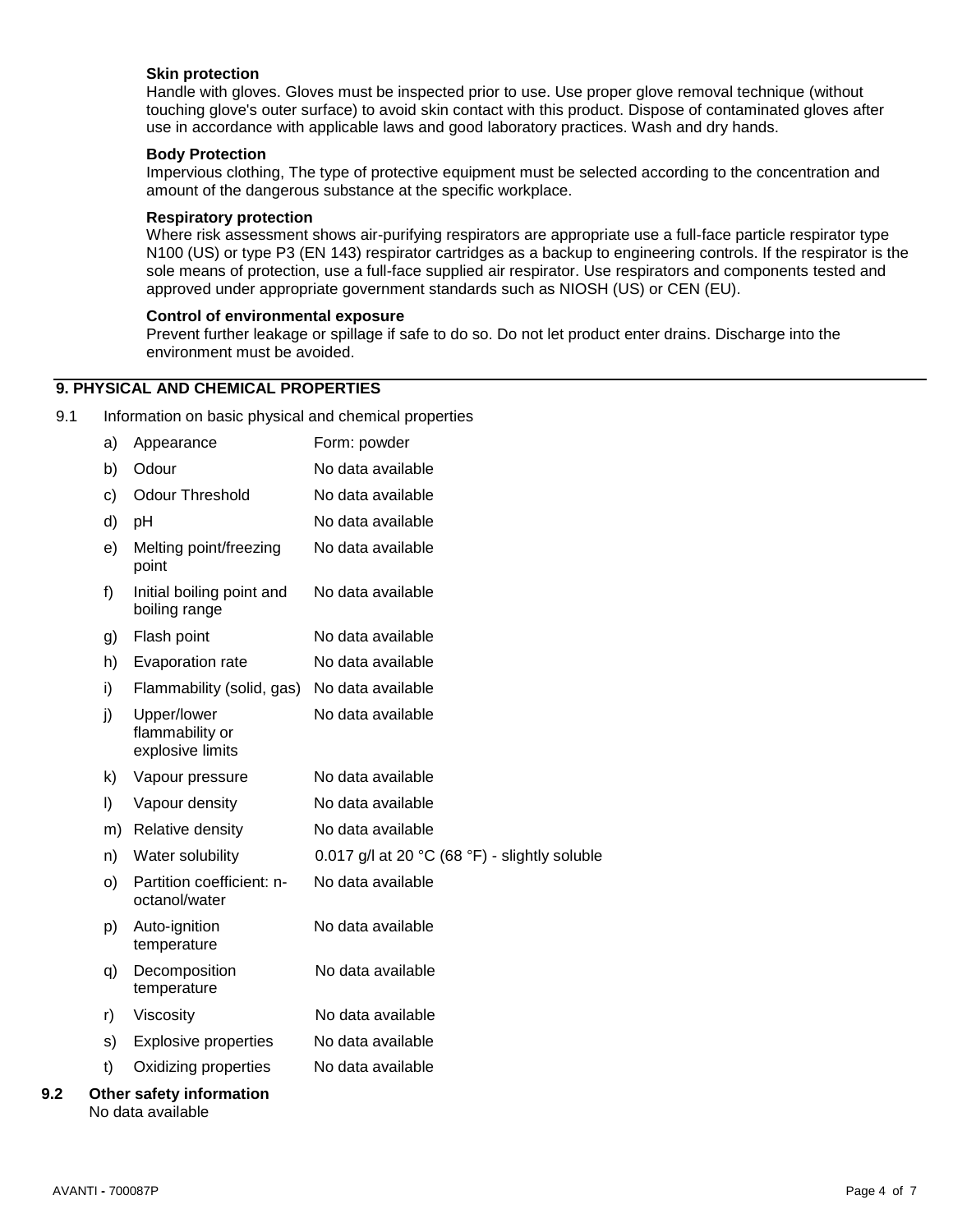#### **10. STABILITY AND REACTIVITY**

- **10.1 Reactivity** No data available
- **10.2 Chemical stability** Stable under recommended storage conditions.
- **10.3 Possibility of hazardous reactions** No data available
- **10.4 Conditions to avoid** no information available
- **10.5 Incompatible materials** No data available

#### **10.6 Hazardous decomposition products** Hazardous decomposition products formed under fire conditions. - Carbon oxides In the event of fire: see section 5

### **11. TOXICOLOGICAL INFORMATION**

### **11.1 Information on toxicological effects**

**Acute toxicity Skin corrosion/irritation Serious eye damage/eye irritation Respiratory or skin sensitisation Germ cell mutagenicity Carcinogenicity**

Suspected of causing cancer.

- IARC: No component of this product present at levels greater than or equal to 0.1% is identified as probable, possible or confirmed human carcinogen by IARC.
- NTP: No component of this product present at levels greater than or equal to 0.1% is identified as a known or anticipated carcinogen by NTP.
- OSHA: No component of this product present at levels greater than or equal to 0.1% is on OSHA's list of regulated carcinogens.

### **Reproductive toxicity**

May damage fertility. Positive evidence from human epidemiological studies.

Studies indicating a hazard to babies during the lactation period

### **Specific target organ toxicity - single exposure**

**Specific target organ toxicity - repeated exposure**

### **Aspiration hazard**

### **Additional Information**

RTECS: Not available

Electrolyte imbalance., To the best of our knowledge, the chemical, physical, and toxicological properties have not been thoroughly investigated.

### **12. ECOLOGICAL INFORMATION**

### **12.1 Toxicity**

Toxicity to daphnia and other aquatic invertebrates static test EC50 - Daphnia magna (Water flea) - 5.4 mg/l - 48 h (OECD Test Guideline 202)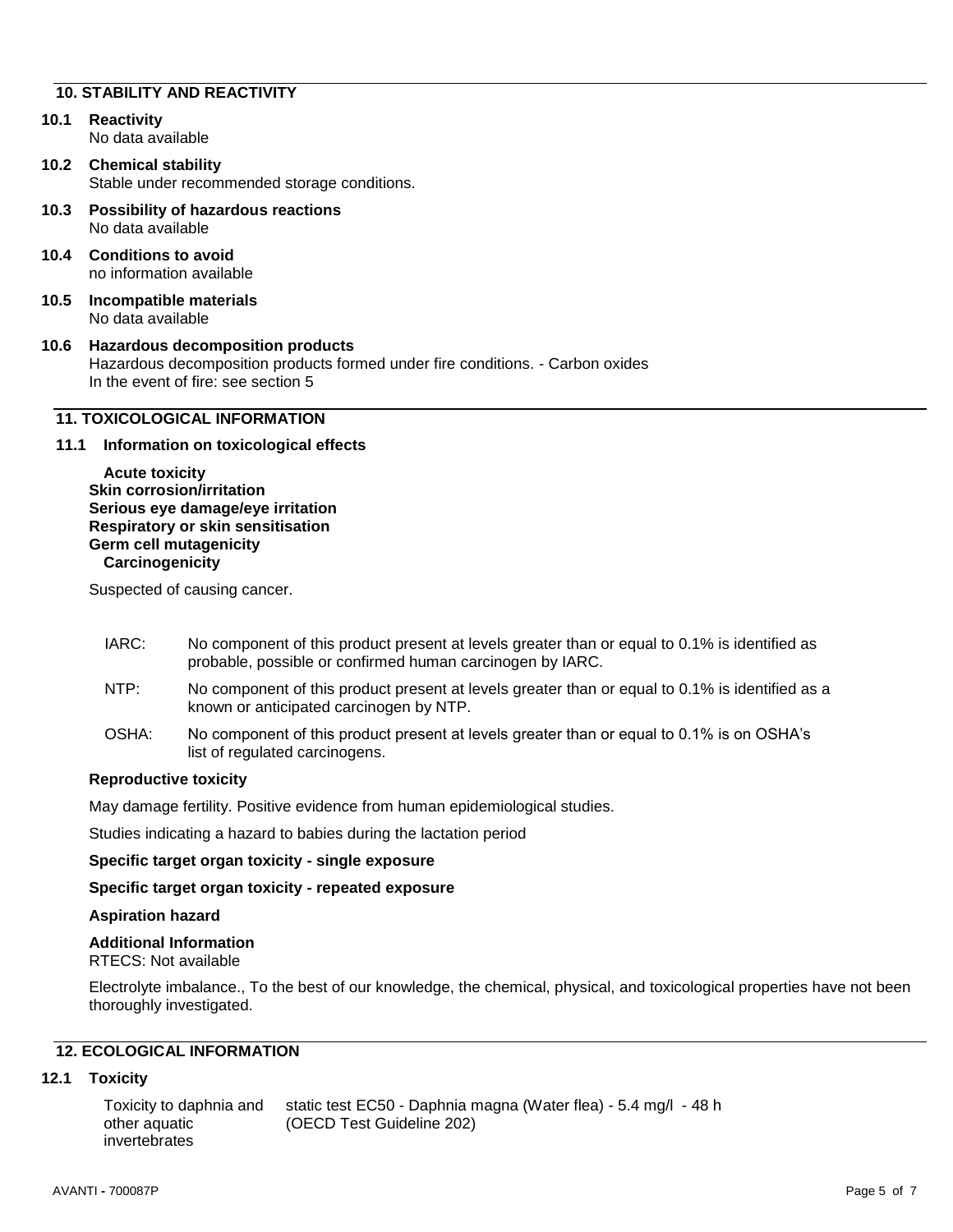#### 12.2 Persistence and degradability

### **12.3 Bioaccumulative potential**

**12.4 Mobility in soil**

### **12.5 Results of PBT and vPvB assessment**

PBT/vPvB assessment not available as chemical safety assessment not required/not conducted

### **12.6 Other adverse effects**

An environmental hazard cannot be excluded in the event of unprofessional handling or disposal. Very toxic to aquatic life with long lasting effects.

No data available

### **13. DISPOSAL CONSIDERATIONS**

#### **13.1 Waste treatment methods**

#### **Product**

Offer surplus and non-recyclable solutions to a licensed disposal company.

### **Contaminated packaging**

Dispose of as unused product.

### **14. TRANSPORT INFORMATION**

#### **DOT (US)**

Not dangerous goods

#### **IMDG**

UN number: 3077 Class: 9 Packing group: III EMS-No: F-A, S-F Proper shipping name: ENVIRONMENTALLY HAZARDOUS SUBSTANCE, SOLID, N.O.S. (Prasterone) Marine pollutant:yes

### **IATA**

UN number: 3077 Class: 9 Packing group: III Proper shipping name: Environmentally hazardous substance, solid, n.o.s. (Prasterone)

### **Further information**

EHS-Mark required (ADR 2.2.9.1.10, IMDG code 2.10.3) for single packagings and combination packagings containing inner packagings with Dangerous Goods > 5L for liquids or > 5kg for solids.

### **15. REGULATORY INFORMATION**

#### **SARA 302 Components**

This material does not contain any components with a section 302 EHS TPQ.

#### **SARA 313 Components**

This material does not contain any chemical components with known CAS numbers that exceed the threshold (De Minimis) reporting levels established by SARA Title III, Section 313.

### **SARA 311/312 Hazards**

No SARA Hazards

### **Massachusetts Right To Know Components**

No components are subject to the Massachusetts Right to Know Act.

### **Pennsylvania Right To Know Components**

CAS-No. 53-43-0

Revision Date

| Prasterone |
|------------|
|------------|

#### **California Prop. 65 Components**

This product does not contain any chemicals known to State of California to cause cancer, birth defects, or any other reproductive harm.